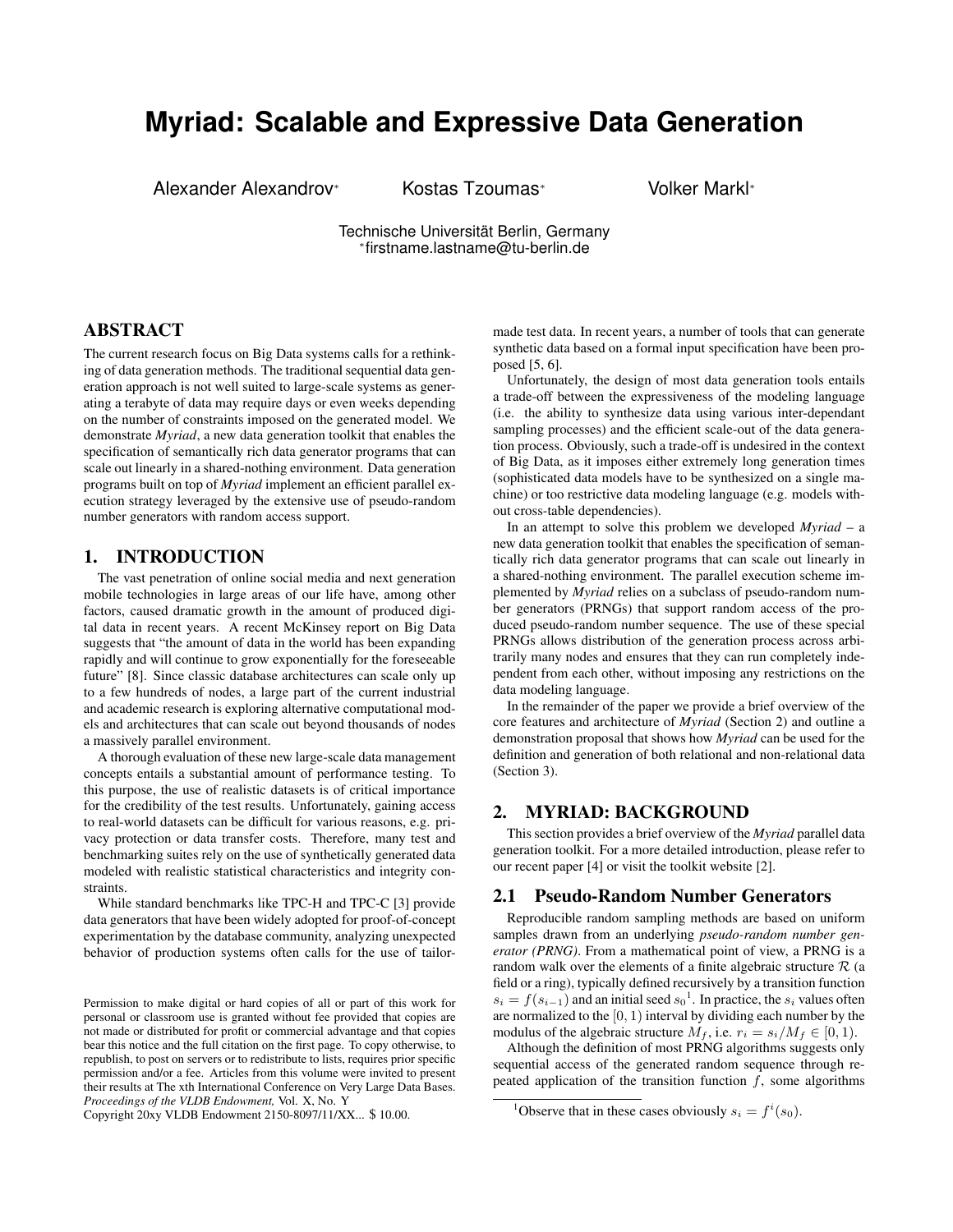allow skips of arbitrary length (SeedSkips) in constant time, e.g. if  $f<sup>i</sup>$  can be computed directly or if the sequence is defined directly as a function of the element position  $s_i = f(i)$ . If sequential and random steps take the same time, we say that the PRNG is *symmetric*, otherwise we say that the PRNG is *asymmetric*. We explain how to exploit PRNGs with SeedSkip support when generating sequences of random domain types in Section 2.3.

#### 2.2 Pseudo-Random Data Generators

Pseudo-random number generators can be extended into pseudorandom sequences of arbitrary domain types.

In *Myriad*, a *domain type*  $T$  is a record consisting of  $l_T$  base type fields. We support common simple types (integer, double, date, string) as well as lists over simple types and references to other domain types.

For a domain type  $T$  with output cardinality  $C_T$  and an associated PRNG sequence  $(s_i)_{i \in \mathbb{N}}$ , the *pseudo-random domain type sequence for*  $T$ , denoted  $\text{PRDG}_T$ , is the finite sequence of  $T$ -values  $(t_i)$   $_{0 \leq i < C_T}$  defined by the mapping of consecutive fix-length chunks of  $(s_i)$  to the random values of the corresponding t records.

Let  $\text{new}_T$  denote the operator that creates a new T-record and  $h_{T,i}$  a family of *value setter* functions. The mapping function  $\mathbf{h}_T$ can be defined as a chain of  $k$  value setters:

$$
h_{T,i}: T \times \mathcal{R} \to T \times \mathcal{R}, (t,s) \mapsto h_{T,i}(t,s)
$$
  

$$
\mathbf{h}_T: \mathcal{R} \to T, s \mapsto h_{T,k-1} \circ \dots \circ h_{T,0}(\text{new}_T, s)
$$

Conceptually, a value setter function  $h_T$  receives a partially generated record  $t$  and the current state of the underlying PRNG  $s$ , draws a fixed number of elements from the PRNG and based on the values of these, it synthesizes the values of one or more fields of t. The function returns the partially overridden  $t$  record and the new PRNG state  $s'$ .

Obviously, if the underlying  $PRNG_T$  supports random access (i.e. arbitrary seed skips), this property propagates to the  $\text{PRDG}_T$ sequence as we can compute the offset  $o(i)$  of the *i*-th PRNG chunk in constant time and apply the setter chain to obtain  $t_i$  =  $\mathbf{h}_T(\text{new}_T, s_{o(i)})$ .

## 2.3 Execution Model

Having formalized the required theoretical foundations we now explain how they can be applied in a scalable and efficient data generation process. Random access PRNG and PRDGs are fundamental for shared-nothing execution as they allow us to (a) partition the PRDG sequences horizontally, and (b) decouple the synthesis of two sequences  $\text{PRDG}_A$  and  $\text{PRDG}_B$ , even if type  $A$  has to sample and access referenced records of type  $B$ . These two properties are critical for scalability as they ensure that we can generate arbitrary referenced sequences in a massively parallel environment in a single pass and without communication between the data generator nodes.

Let  $(T_j)_{0 \leq j \leq m}$  denote the family of domain types in the specified domain model. We partition a single underlying PRNG stream  $(s_i)$  into j non-overlapping and sufficiently large substreams  $(s_{j,i})$ and use them to instantiate the associated family of pseudo-random domain type generators ( $\text{PRDG}_{T_j}$ )  $_{0 \leq j \leq m}$ .

Our execution model is based on the independent execution of  $N$ generator nodes. In order to start a generator node the user needs to provide values for the following arguments: (1) the total number of nodes *N* involved in the parallel generation process, (2) the index of the current node  $i, 0 \le i \le N$ , and (3), the scaling factor *s* used to determine the actual cardinality of the generated  $\text{PRDG}_{T_i}$ sequences.

Based on the parameter values we first compute the actual cardinality  $C_{T_j}$  of each sequence  $\mathrm{PRDG}_{T_j}$  and then split each  $\mathrm{PRDG}_{T_j}$ horizontally into N equally large subsequences of length  $C_{T_j} / N$ . The sequences are then distributed across the  $N$  generator nodes, with node  $i$  responsible for the generation of the  $i$ -th subsequence of  $\text{PRDG}_{T_j}$  for all  $T_j$ . Depending on the generator configuration the  $\text{PRDG}_{T_j}$  subsequences inside a single node can be generated simultaneously (using one thread per subsequence), or in a staged manner.

Figure 1 illustrates the described partitioning scheme for a domain model consisting of two types  $A$  (circles) and  $B$  (triangles) and an execution environment consisting of three nodes (purple, green and yellow).



#### Figure 1: *Myriad* sequence partitioning example

The presented parallelization model is similar to the one proposed by Rabl et al. in [9]. The main difference is in the organization of the PRNG substreams. In [9], a separate substream is maintained per column, which enforces one SeedSkip operation per generated column value. In contrast, our model allocates fix-length chunks from a single PRNG to each record. These are then shared between all setters in the value setter chain, which reduces the total number of SeedSkip operations per record and is more robust against use of PRNGs with asymmetric SeedSkip.

References in the domain model can cause problems if the synthesis of local record fields depends on the field values of the referenced record (e.g. referential integrity constraints on foreign keys). To solve these problems data generators typically fall back to nested generation schemes (i.e. generate all children together with their parent) or multi-pass methods (sample an index from the referenced sequence and join the corresponding record in a second pass). Both solutions have serious disadvantages – nested sampling introduces unwanted artifacts in the generated PRDG sequences (e.g. clustering on the parent key) and can handle only a single parent per child, while multi-pass methods can hamper the data generation efficiency in a large scale parallel setting because of the data-intensive shuffle steps required for the join pass.

In *Myriad*, sampling of referenced records is not restricted by the above partitioning scheme in any way because all  $\text{PRDG}_{T_j}$  sequences support random access. In general, sampling of referenced records is performed in two steps: (1) sample an index of an element from the referenced PRDG sequence, and (2) recompute the referenced record on the local node. The random access property of the referenced PRDG sequence ensures that all interesting fields of the referenced record can be recomputed on demand on the local node at a constant cost.

Figure 2 illustrates the reference sampling process implemented by *Myriad*. Assume we want to implement the constraint  $a.x = b.y$ for a right-unique relation  $A \Join B$ . To implement this constraint, for each each record  $a_i \in \text{PRDG}_A$  we first sample the position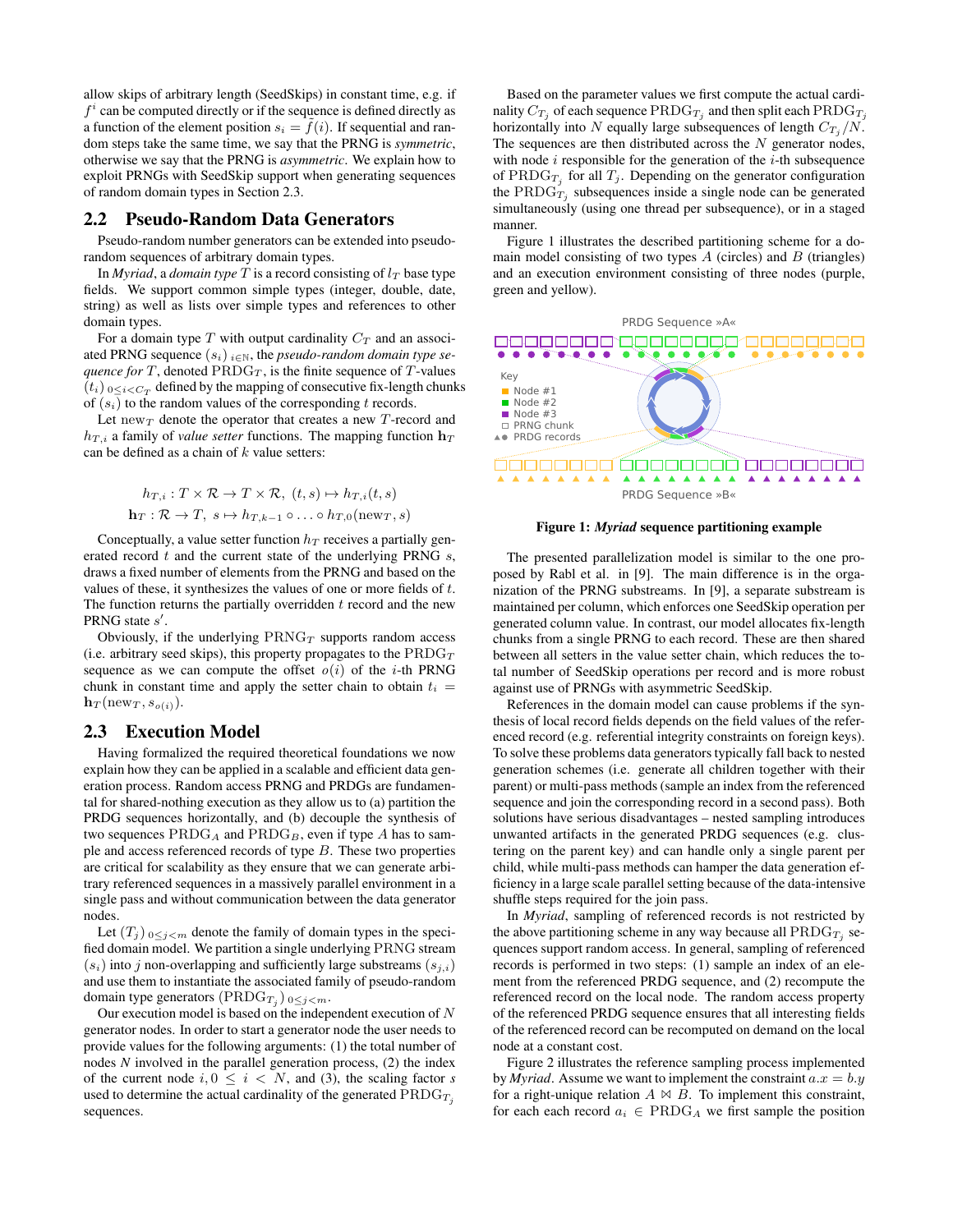

Figure 2: *Myriad* reference sampling example

j of the related record  $b_i \in \text{PRDG}_B$  (Step 1 in the figure). The  $b_i$  must not belong to the PRDG<sub>B</sub>-subsequence generated on the same (purple) node as the  $a_i$ . We merely adjust the underlying PRNG to the corresponding offset  $o(j)$  (Step 2) and compute a consistent clone  $\tilde{b}_j = b_j = \mathbf{h}_B(\text{new}_B, o(j))$  locally (Step 3) before we can finally set  $a.x := b_j.y$  (Step 4). This way, we can generate correlated values for  $a.x$  and  $b.y$  in different nodes without transferring data between them.

#### 2.4 Usage Scenario

Figure 3 outlines the standard usage scenario for the *Myriad* toolkit. The user provides a declarative specification of the data generation model using a predefined XML syntax. The core of the XML specification contains the definitions of the generated domain types and the associated value setter chains, i.e. all the information that is required to specify the PRDG sequences described in the previous section. Based on this description the *Myriad* compiler creates a set of C++ classes extending the *Myriad* runtime library. Each PRDG type induces the generation of of corresponding *record class*, *setter chain* and *record generator* extensions. The generated C++ extensions are linked against the core library to produce the final generator executable which represents a single data generation node.



Figure 3: *Myriad* usage scenario

While *Myriad* aims to provide a set of built-in value setters that is expressive enough for most use cases, some generation models might require special value synthesis logic. For these cases, the toolkit provides means to implement this logic directly at the code level by extending the generated record classes and value setter chains.

### 2.5 Performance

We illustrate the scalability of our parallel execution model with a small experiment using a naive graph generator. In this experiment, we benchmarked the runtime of two alternative PRNG algorithms with random access support against an increasing degree of parallelism on a single machine with 8 CPU cores. Figure 4 shows the results and compares them against a baseline sequential implementation that uses the C++ stdlib *rand* function. The results show linear scale-out for both PRNGs (the sub-linear factor is due to increased I/O congestion and increased node setup over execution time factor for higher N). For *PRNG#2* the payoff against the reference implementation comes for  $N > 4$ , while *PRNG#1* is faster even for  $N = 1$ . The reason for this is that *PRNG#2* has a 192 bit cycle and requires more complex computations than *PRNG#1*, which performs only elementary bit-wise operations but is constrained by a 64 bit state.



Figure 4: Scale-out for a simple graph model

# 3. DEMONSTRATION

To showcase the benefits of the described scalable data generation approach we propose a demonstration of the core features provided by the *Myriad* toolkit. As a running example, we use a toy model that combines relational and graph data. First, we show how to specify a generator prototype for a given domain schema and a set of informal model constraints. Upon that, we explain how the generated sources can be extended with user-defined code, e.g. for complex generation semantics that cannot be expressed with the prototype specification language. Finally, we demonstrate how the compiled program can be executed in a shared-nothing environment in two different ways – as a stand-alone application orchestrated by a lightweight coordination service or as a UDF code called by the map tasks in a massively-parallel execution platform like Hadoop [1].

#### 3.1 Generator Model Specification

Figure 5 depicts the toy domain model for our running example. The domain represents a subset of a classical OLAP-style star schema with two fact tables (*Order* and *Lineitem*) and two dimension tables (*Customer* and *Product*). In addition to these relations, the model also incorporates a non-relational extension – a social graph between customers stored in an adjacency matrix format.

Assume that the domain model from Figure 5 imposes the following constraints on the generated data<sup>2</sup>:

- 1. Both *C.name* and *C.surname* are sampled from fixed name lists according to a predefined discrete probability distribution functions. P[C.name] is conditioned on *C.gender*.
- 2. *C.age* has an active domain [18 : 88] and is sampled according to a predefined probability distribution P[*C.age*].

<sup>&</sup>lt;sup>2</sup>For all other attributes, assume uniform sampling from a known finite active domain.